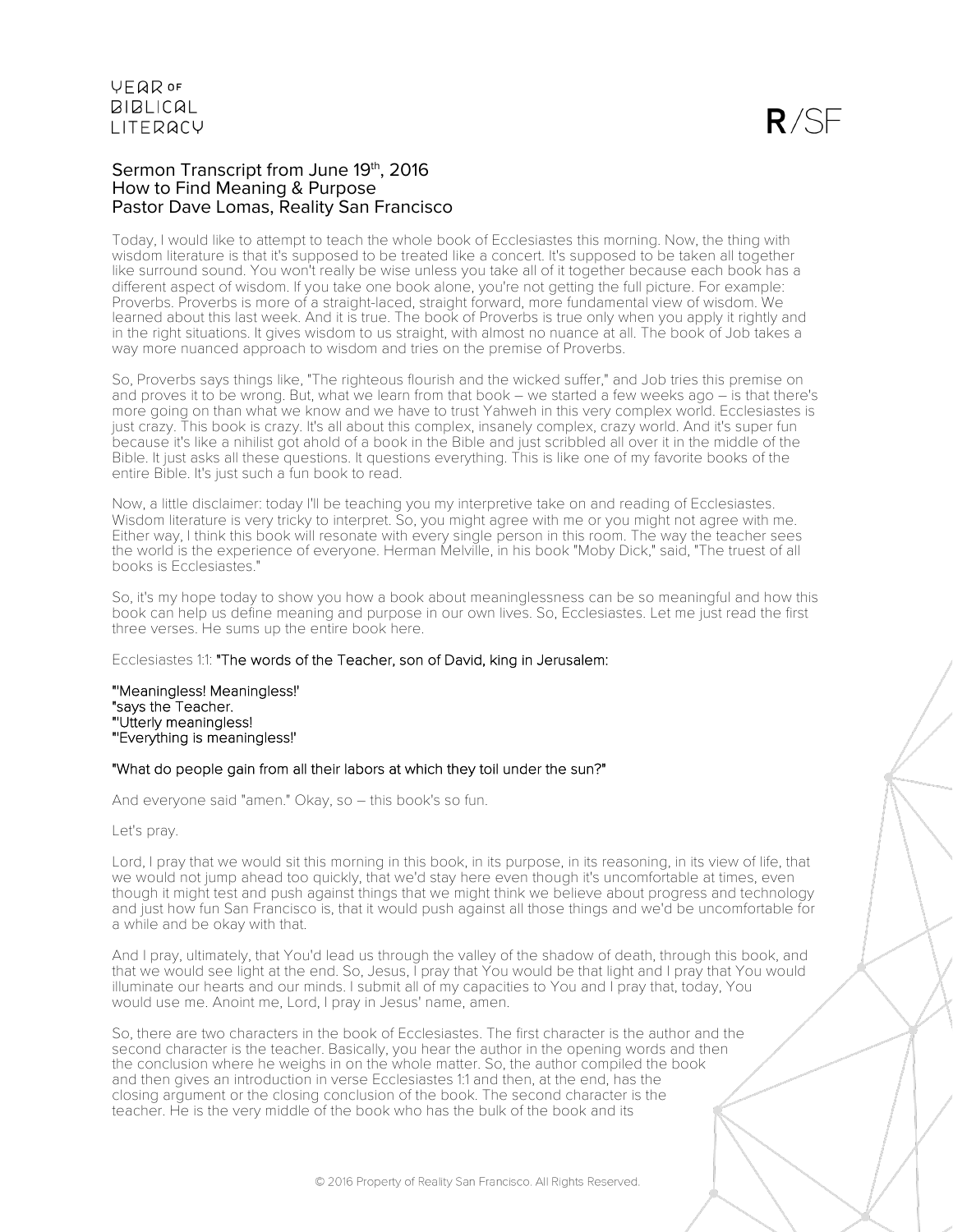

message comes from the teacher.

So, if you look up here on the screen, this is how the book is broken up. So, you have the author in Ecclesiastes 1:1 and then you have the teacher from Ecclesiastes 1:2 all the way to Ecclesiastes 12:8, and then the author concludes in Ecclesiastes 12:9-14. This is how the book is broken up. So, what we're going to hear for the most part of this book is the "teacher." The author allows the teacher to give us a hard lesson in reality. And we would be wise – this is what wisdom literature is for – to listen to his teaching.

So, what is the teacher's teaching? What is his teaching? This is how teaching: Hevel, hevel, hevel. The word "hevel" there is translated in NIV as "meaningless." If you have ESV or some other translation, it might be translated "vanity." His conclusion, his teaching, is that the whole world is hevel. This is used 38 times in this small book. The teacher is saying that everything, every pursuit, every pleasure, every accomplishment, every season in life, everything you work for, everything that happens to you in this life is utterly meaningless. He wants to show you and me that life in this world is absolutely meaningless.

Now, first question: why in the world is this in the Bible? Why is this right in the middle of the Bible? Peter Kreeft, a professor of philosophy at Boston College, – I've quoted in the book of Job – I think that he's probably the best person I've ever read on the book of Ecclesiastes. He's a philosopher and Ecclesiastes is a philosophical book and he just breaks it down beautifully. He says that this is the first pre-modern book to answer the question of philosophy, "What is the meaning of life," by saying, "There is no meaning in life."

Peter Kreeft is saying, "This is the first pre-modern philosopher to do that." The author of the book of Ecclesiastes. Peter Kreeft says that Ecclesiastes is the book that we most need as modern people to listen to. He says this:

"Ecclesiastes is the one book in the Bible that modern man needs most to read, for it is lesson one and the rest of the Bible is lesson two. Modernity does not heed lesson two because it does not heed lesson one."

That is profound. Lesson one: life is meaningless. Lesson one: you cannot find ultimate meaning in any of the major pursuits in this life. You can try, but it's an exercise in futility. That's lesson one and, until you understand that, until you hear it from someone who's been there and who's tried it all on and lived to tell us about it – that would be called "listening to the wise person," by the way – or if you've experienced yourself, you cannot move on to the rest of the message of the Bible, which is the hope.

This is lesson one. Peter Kreeft actually says whenever he teaches the Bible in whole, he always starts with Ecclesiastes. I wish I would've read that in January. That would've been a lot better. He's like, "I always start here."

Because, for the modern person – I mean, in a world before the fall Genesis 1 is where you would want to start. But, in this world, this is where you start. This is where you start, because this is what everyone is looking for is meaning. So, what does the teacher mean when he says that life is meaningless or life is vanity? When he looks at life, when he tries life on, when he does everything in life, what does he mean that life is meaningless?

The word "meaningless" doesn't really capture the Hebrew word "hevel." The Hebrew word "hevel" is like the word "vapor" or "smoke" or "a mirage." I would think they would use the word "hologram" if they had such a thing then. It's like it looks like something. I want to go towards it. And, once I get this thing that looks like a thing, I go towards it and it's nothing. It means you go for something you thought was there or you thought had weight or had meaning, but it turned out to be of no real substance at all. It wasn't solid and it wasn't really real. That's what the word "hevel" means. It's like it looks like something and I go for it and I actually spend a lot of energy trying to get it and, once I get it, it's vaporous. It's like, "Oh, I went to go hug it and it's gone. It's not really there."

So, pleasure and money and wisdom and sex and traveling and you think subconsciously, when you go after these things, "If I get this thing, then I will get life and it will give meaning to my life." And then you get it. You get sex and pleasure and money and wisdom and you travel the world and you do the thing and at the end you come back to your creepy apartment and it's hevel. Like, hevel. I've been there. I 'gramed it and it's gone now. I thought it was the thing and it's not the thing and it's a mirage or it's a hologram; it's hevel.

And this is his conclusion: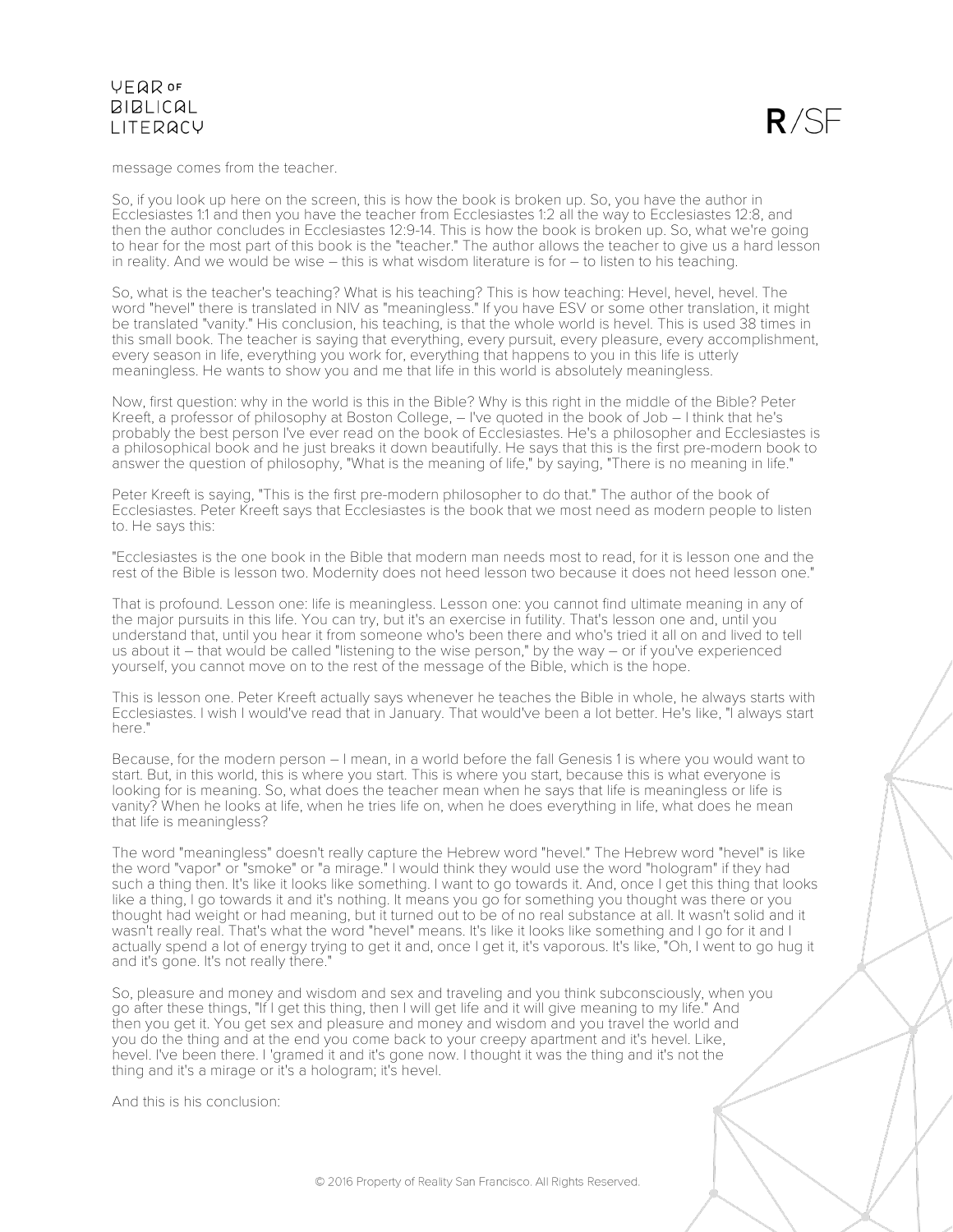$R/SF$ 

#### Ecclesiastes 1:2: "Hevel! Hevel!' "says the Teacher. "'Utterly hevel! "'Everything is hevel.'"

"I've gone after everything and it's meaningless."

Is anyone depressed yet? Is anyone depressed yet? Now, why does he say that? Why does he say this and how does he support his argument? Anyone could say that. "Oh, life is meaningless." Why does he say that and how does he actually support his argument? The book of Ecclesiastes seems to ramble. It kind of moves from one subject to the next. He goes in and out of things, he will just start saying, "Meaningless, meaningless," and then go into something that sounds meaningful and then he's like, "Oh, there's meaning here. But, it's all meaningless."

This book actually embodies its own message. What he's saying is that life rambles to nowhere. "Life rambles to nowhere and this book will do the same thing. Life does it and my book will do it."

Nevertheless, Ecclesiastes has a very logical argument. He's arguing something very philosophically, and here's the teacher's philosophy of life. And there's three words to understand to understand his philosophy. The first word is "meaningless." Hevel. That word means, "vapor, smoke, hologram." Something like that.

So, that's the first word, because he used that word over and over and over again. The second word that's important to understand to understand this book is "toil." Some of your translations use the word "work." What he means by "toil" is "our attempts to find meaning and purpose. Our work at finding meaning."

Some of you work at your jobs and you hope that your jobs help you find meaning. Some of you go after relationships and that's how you find meaning. Some of you look to a sexual identity and that's how you find meaning. Some of you look to – even in this room – a cold religion and that's how you find meaning. "Toil" is your work to try to find meaning. So, that's the word "toil." That's a word he uses over and over again.

The third word that you need to understand to understand Ecclesiastes is "under the sun." And what he means by "under the sun" is "our life on earth." Our life in this earth, on this earth, under the sun. Now, if you're thinking, "Well, there's a simple solution to that. Get off of this earth."

It's so funny. I mean, I think that movie "Gravity" a couple years ago explored this theme. Like, "All we have to do is get off of Earth." And I don't know if that is the answer. I guarantee you if they started making commercial space travel and you landed on the moon, the first thing that you would do is do an astronaut selfie with the Earth in the back. Every one of you would do this. You know it to be true. Like, "I got off of Earth and I just want my self with Earth in the back on my feet. That's all I want in life."

You can't get off this earth. You're from the dust. This is in us. We live life on the earth even if we get off this earth. Now, I think – this is my interpretation – the teacher does have an understanding of God. He references God in this book a lot. But, it's a distant God. I think – I believe – that the teacher's view of God is a naturalist's view of God. More like mother nature than Yahweh that we find in the rest of the Bible. Ecclesiastes' God is a naturalist's distant, cold God. I think you can prove that by reading the actual book in it's entirety. You will see that it's a naturalist's cold, distant God. "You are in heaven and I am on earth. Let my words be few."

There's a distance there. There is a gap I can't bridge. That sort of thing. So, this is his argument. Those are the words. Now, here is his argument. His whole book is like this. Follow this logical argument here that he puts forth. He says this:

"All toil is under the sun. All our attempts to find meaning and purpose happen on this earth."

Proposition two: "All under the sun is meaningless. Therefore, [conclusion] all toil is meaningless."

So, he says, "Everything that you do to find meaning, you do that on this earth. And everything on this earth is hevel. Therefore, all of your attempts to find meaning is meaningless."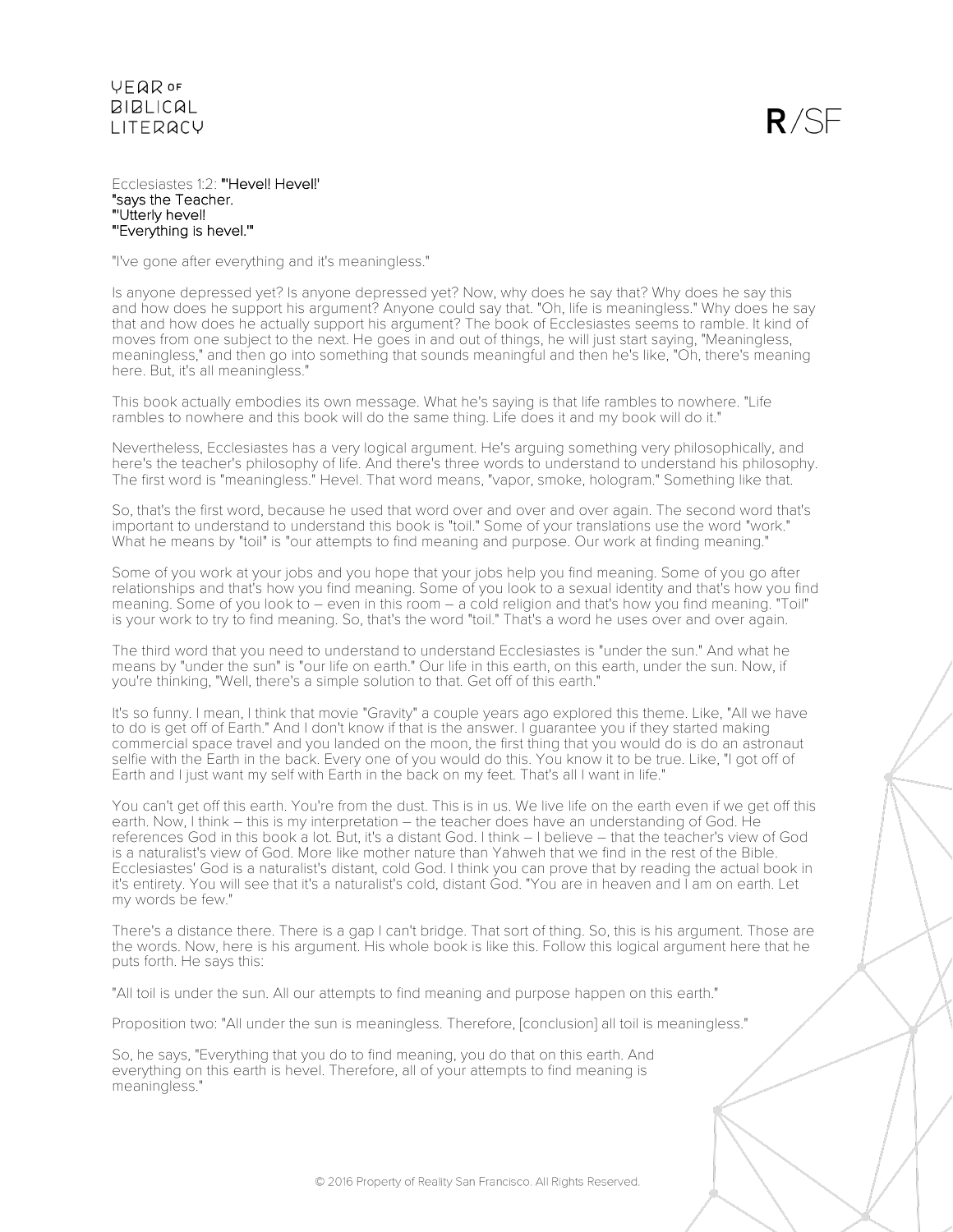

That's his argument in the book. That's like an airtight argument in this book. It's like, "Everything that you tried to do under the sun on this earth to find meaning will, in the end, prove itself to be meaningless because you will die and you will leave your inheritance to someone stupid."

He says that literally. That's his argument. But, the way he proves it is by living through it, by going through and trying everything that there is under the sun to find meaning. He tests his own thesis. He actually tries it on.

#### Look at Ecclesiastes 1:12: "I, the Teacher, was king over Israel and Jerusalem. I applied my mind to study and to explore by wisdom all that is done under the heavens."

This means that he had enough resources and time to do this. He says – and this is why I really believe he thinks God is this distant, cold God. He says, "What a heavy burden God has placed on mankind."

What he's saying there is that God would place us on this world, alone, groping to find meaning. What a heavy thing. That this distance, cold God would place us or mother nature would place us on this earth and say, "Hey, figure it out. Have fun with that."

What? That's a heavy burden. And he's right. "I've seen all the things that are done under the sun and all of then are meaningless; chasing after the wind."

The teacher does not merely argue, this teacher experiments. He tries it all on. For example, Ecclesiastes 2:1 he says, "I said to myself, 'Come now, I will test you with pleasure..." - so, he's now testing his thesis. He's like, "Okay. This is meaningless. I'm going to try everything that people try to find meaning. I will try pleasure to find out what is good."

"But that also proved to be meaningless. 'Laughter,' I said, 'is madness. And what does pleasure accomplish?' I tried cheering myself with wine," – who hasn't done that? – "and embracing folly–my mind still guiding me with wisdom."

So, he's saying the whole time: "As I was drinking and as I was drinking in pleasure, the whole time I'm trying to find out the meaning of life. So, I didn't do it just to escape life, I actually did it to find life."

"I tried cheering myself with wine, and embracing folly–my mind still guiding me with wisdom." – and this is the conclusion. Here's his purpose – "I wanted to see what was good for people to do under the heavens [under the sun] during the few days of their lives."

"I tried it all because I wanted to see what was actually good for us to invest our time into. What should we be doing under the sun during the very few days of our lives?"

So, what does the teacher try on in the course of his writing? He tries to fill his mind with philosophy, he tries on wisdom, he tries to fill his body with hedonism, he tries on pleasure, he tries to fill his pockets with materialism, he tries on wealth and power, he tries to fill his conscience with ethics, he tries on humanity and brotherly love and he tries to fill his spirit with religion. He tries to fit God into his understanding under the sun, and every single one of these things break down for him.

He says, "Wisdom, or philosophy. To know is better than to be ignorant."

That's true. He goes, "I test myself to know everything I can know."

And I will tell you this: being wise is better than being stupid. Granted, that's good. But, the more you know, the more you realize how much of a bummer this life is. Has anyone ever found that to be true? Anyone ever WebMD'd anything and was like, "I didn't want to know that. I have cancer."

Like, everything is that. "I have a headache. Oh, it's cancer."

And I'm a hypochondriac, so I WebMD everything and I go, "Ash, this is the end. This is the end now."

She's like, "Stop looking at those things."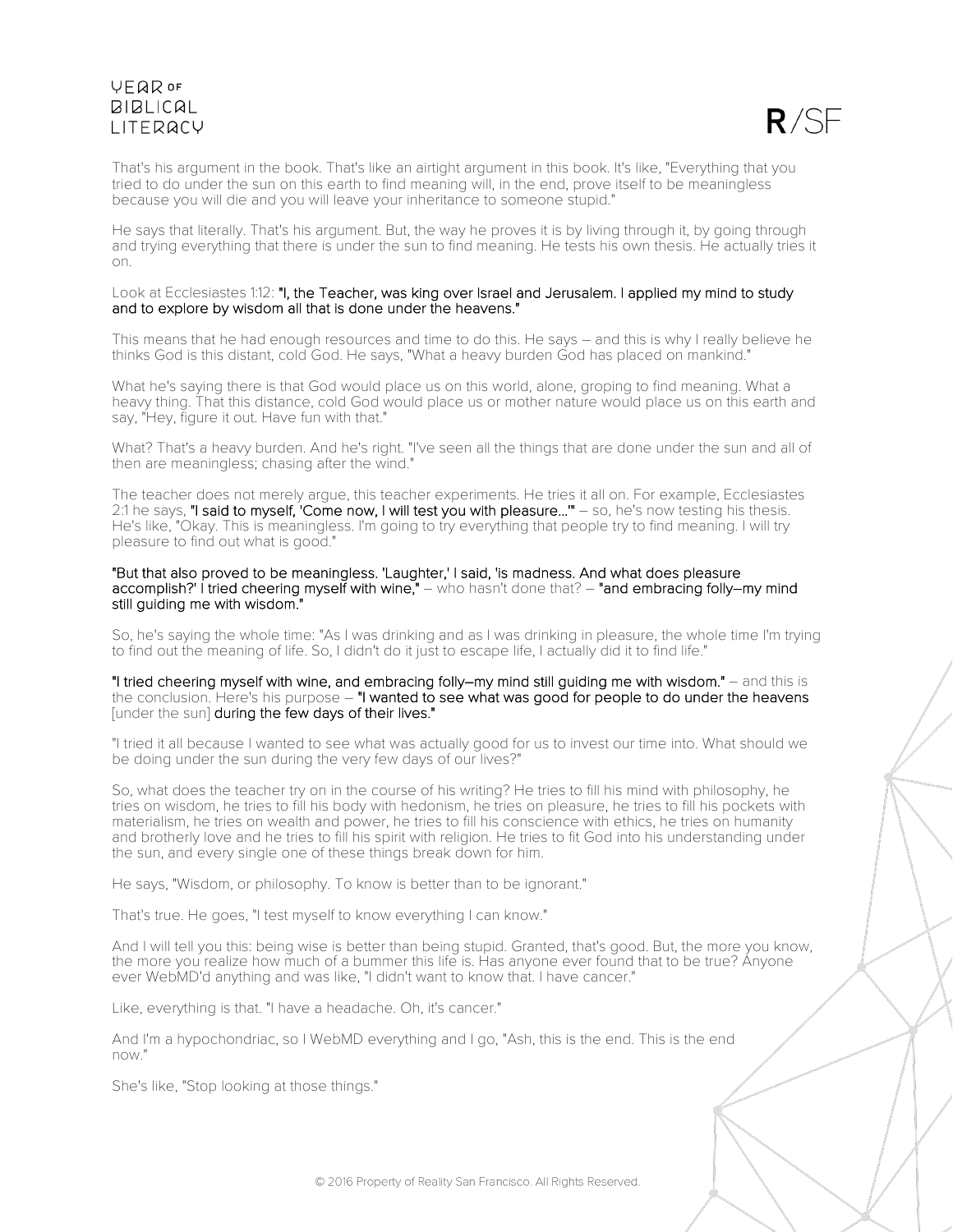$R/SF$ 

I'm like, "I think this is it. I think I'm the fifth one down. That's me and my time is limited here, so."

Like, the more you know the worse it gets. And this is what he says. He's like, "The more you know about life, the more you read the news, the more you realize what a bummer life is."

It's almost better to be ignorant than to know everything. And, even if you were smart enough to do something great in life, guess what? If you are super smart or super stupid, you will both end up in the same place. You will both die. "Hevel," he says. "Yeah, be wise. That's great. It's actually kind of better than being stupid. But, know this: the more you know, the more you wish you didn't know. And then, ultimately, you and the dumb person end up in the same place. The grave."

And who really knows? He goes on and he says, "Animals go down. Humans go up. I don't know. Maybe. Maybe animals and us are just the same thing and we just both go to the ground. Who really knows? No one has come back to tell us. Who really knows? Hevel."

So he goes, "You know what? I'm going to try pleasure; hedonism."

And pleasure is very numbing and very fun and very pleasurable. But, if you are looking for meaning, you will not find it in pleasure. You will find distraction in pleasure, you will find endorphins in pleasure, but you will not find real meaning in pleasure. He basically says, "The rich know this to be true, but the poor still believe in this lie. Hevel."

He says, "Okay. What about work, wealth and power? I'll do that."

He finds that one of the worst things that can happen is that you build wealth and that you work for is and you build a legacy and then you die and you leave your inheritance to a stupid person who wastes it. This is what he says. It's like building a hotel empire and then leaving it to someone who wastes it and it's like, "Vanity, vanity. Everything is vanity."

That's scary. That is so scary. We want things like, "I'm going to build this thing and then I'm going to leave it to someone just ridiculous. Hevel."

That's hevel. He's wise enough to know that if you do that you're going to leave it to someone who's going to waste it. So, he says the conclusion. Here's the conclusion after he attempts wisdom, pleasure and wealth.

Ecclesiastes 2:17, he says this, "So I hated life."

So I hated life.

Ecclesiastes 2:22: "What do people get for all the toil and anxious striving with which they labor under the sun? All their days their work is grief and pain; even at night their minds do not rest."

Does anyone know that to be true? Even at night your mind doesn't rest.

#### "This too is meaningless."

After two chapters of trying, after a lot of reading, observing, women, men, wine, meals, work, politics and probably war, this is his conclusion: hevel. And then he offers wisdom. Now, I think we should listen to this. I think this is great. This is actually good wisdom if you are living life under the sun. Meaning you believe that God – if there is a God, distant God or you might believe in mother nature or some spirit being in the universe that kind of wants to love everything or whatever, this might be good advice for you if you don't buy into the nearness of the risen Lord Jesus. If that's not you, then this might be actually really good advice for you.

This is his advice to us if you're living under the sun. He says in Ecclesiastes 2:24, "A person can do nothing better than to eat and drink and find satisfaction in their own toil. This too, I see, is from the hand of God, for without him, who can eat or find enjoyment?"

Let me explain this to you because, at first, it's tricky because it uses the name "God," so it's tricky. Let me explain this to you. What he's basically saying is this: It's better to live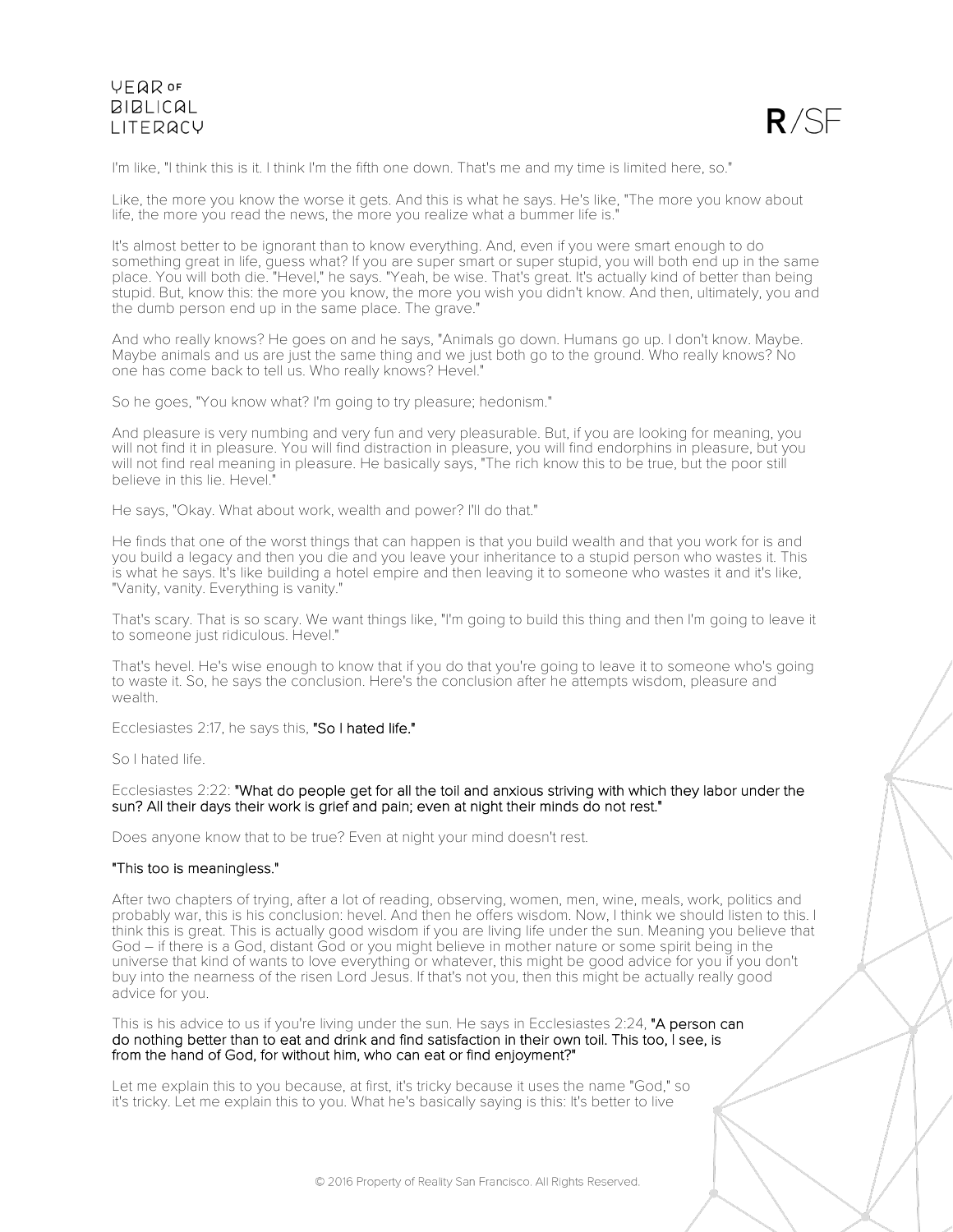

your life like Dory from Finding Nemo. The new one is so good, by the way. It's better to live your life like Dory, with short-term memory loss; to live in the moment; to just keep swimming and to not think too much about your future and not too much about your past. Live in the moment and enjoy your life. It's way better to do that. So, whatever you eat, enjoy it. Whatever it is that you eat, enjoy it. That's what you have in the moment. So, if you're vegan, enjoy that... you know, whatever.

If you like meat, then enjoy it. That's what you have. Enjoy it. Just take it in. Enjoy it. Whatever you drink, enjoy it. And this is the thing. He says, "Whatever way you are toiling..." – remember, the word "toil" means trying to find meaning in this life.

"Whatever way you are toiling, just enjoy the pursuit. Find satisfaction in the hunt, because you'll never catch anything."

There is no meaning in life, so just enjoy trying to find the meaning. You will never find it, just enjoy trying to find it. The point is this: you can't find meaning in this life because there is no real meaning in this life. You must make your own meaning. That will preach. Like, I could take that on the road. That will preach, right? Like, "Hey, there is no meaning. Find your own meaning."

#### And you're like, "Yeah!"

Gosh, if I took that anywhere in this country, it would preach. It is actually preaching now. Sadly, it is preaching from many pulpits as well. "Find your own meaning."

I think this preaches to our modern sensibilities because we all believe, deep down, that there is no real meaning in this universe, and the only meaning is the meaning that we create. But, the problem here is that this breeds serious anxiety. He says in chapter 2, he calls it "anxious striving." Because, if you don't know why you are here and live with no real meaning, then the moment becomes the meaning. The moment that you're living in is all the meaning that you get.

But then, if that is true, then your greatest fear is the fear of missing the moment. This is called "FOMO." The Fear of Missing Out. Most of you have really bad FOMO, and it's rooted – even if you're a Christian you do – in this idea that life has no real meaning other than what you make of it. So, if you're not making meaning out of every minute by doing the absolute best thing at that moment, you are missing out and, therefore, your life doesn't have meaning. Or, at least, it doesn't seem to have meaning in that moment.

So, if you're not having the absolute best time right now, you don't have any meaning. So, you bounce between your life having a lot of meaning if you are having the best moment of your life. Like, "Oh my gosh. My life is so meaningful. I'm having so much fun." Or, you have absolutely zero meaning because you're bored. You're bored and you're like, "My life is horrible. I am not living in the moment."

And then you get on social media and you're like, "They're living in the moment. I'm not living in the moment."

Have you – no, never mind. I won't get into that. This breeds serious anxiety. Some of you right now, your hearts beating really fast and you don't even know why. Because that's you. Like, if I'm not having the best time of my life right now, I can't be silent. I can't turn it off. I can't turn my phone off. Like, hey, try to turn your phone off for a day.

"What are you talking about? There's no way. I might miss it. Or, if I'm there, it might not count because I didn't take a picture of it."

And we live this way. I mean, this is so funny because it's true. Right? We live this way. What's great about Ecclesiastes is at least it's honest. I wish that you would be more honest. I wish you'd go, "I can't turn my phone off because I'm so addicted to it and I find my life in it. This is my life. I can't turn it off. I can't turn off my email. I can't, because this is my life. I live for this thing."

I wish you would just be honest. Ecclesiastes, at least, is honest. It's deeply despairing, but it's also deeply honest. With this view of life, living under the sun, Ecclesiastes 10:19 is the mantra of your life. It's also deeply – this is also the end goal of life. If you live under the sun, this is the end goal of life. If anyone read through this book up to Ecclesiastes 10:19, did you highlight it? Don't lie. You probably did. If San Francisco had a Bible verse, this would be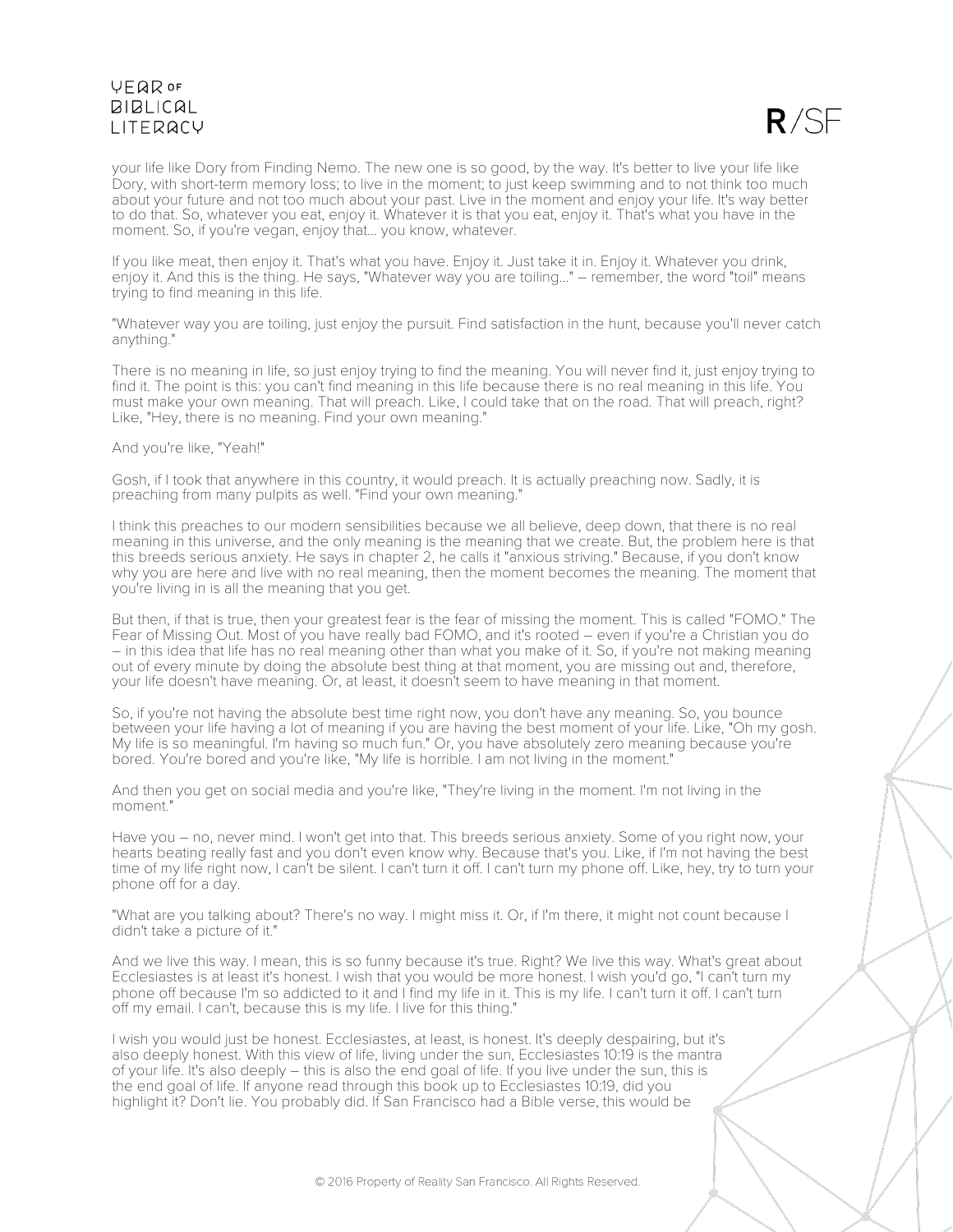

the Bible verse. Here it is:

### "A feast is made for laughter, wine makes life merry, and money is the answer for everything."

Did anyone read that and go, "Uhh... life verse! This is it! I've found it in the Bible. This is my life verse."

I hope someone, at least, didn't know what the book was about and tweeted it like, "Oh, #lifeverse. This is it, guys. I've found it."

I hope that happened. I'd love to find it if it did happen. This, in all seriousness, is actually pretty wise to cover up the truth about life under the sun with a million diversions and distractions like feasts and wine and money. Because, the truth of our meaninglessness is the most terrible truth there is. It is despairing, it is depressing. If this sermon had a soundtrack – and, oddly enough, most of my sermons do, in my head at least – it would probably be that song off The 1975's album that came out earlier this year, "If I Believe You."

The writer of this song and the singer of this song, Matty, is an outspoken humanist. Even in the song he references himself as an atheist. And this is how the song starts. He says, "I've got a God-shaped hole that's infected."

That is insane. Like, any open wound that's ignored gets infected and more painful. He's like, "I've ignored it for so long it's infected."

"I've got a God-shaped hole that's infected, and I'm petrified of being alone. It's pathetic, I know."

And then he goes into the chorus.

"And if I believe you, would that make it stop? "If I told you I need you, is that what you want? "I'm broken and bleeding, I'm begging for help, "And I'm asking you Jesus, show yourself."

I love honesty songwriting. Then, in the end of the song, he sings this refrain over and over and over again, and it kind of just fades out as if it goes on forever. And he says:

"If I'm lost, then how can I find myself? "If I'm lost, then how can I find myself? "If I'm lost now, then how can I find myself?"

Over and over and over again, and this is the refrain of the book of Ecclesiastes. It's a fixed reference point; a point of reference that's stuck. It's life under the sun. It's life in the self. If I'm lost now, if I'm lost. We're all told, "If you're lost, then look within yourself to find yourself," and he just calls "BS" on that. If you're lost, how can you find yourself? If I'm trying to find a meaning under the sun that's only found above the sun, how will I ever find it? If I'm trying to find myself but I'm lost, then how great is my lostness? I'm stuck.

The reference point keeps going over and over. It's buffering because it never ever moves forward. And he says, "I'm asking you Jesus, show yourself."

What he is asking for, he says, "I need revelation. I need something from beyond me to save me. I can't save myself. I can only think I've saved myself if I convince myself that I'm not lost anymore, but we all know that's a lie"

See, the book of Ecclesiastes is a book where God reveals to us exactly what life is like when there is no revelation. God lets us, for 12 chapters, be steeped into a world without revelation. This is why this book's in the canon. This is why this book is a revelation, because it reveals to us what life is like without a revelation. And what is it like? Meaningless. Hevel. Hevel. Everything is hevel.

What happened with that 1975 song is what philosopher James K.A. Smith calls, "Cracks in the secular?"

It's when humanists, naturalists or atheists doubt. But, an atheists doubt is faith. Think about that. Their doubt is faith in the transcendent, in the divine, in a person God. Cracks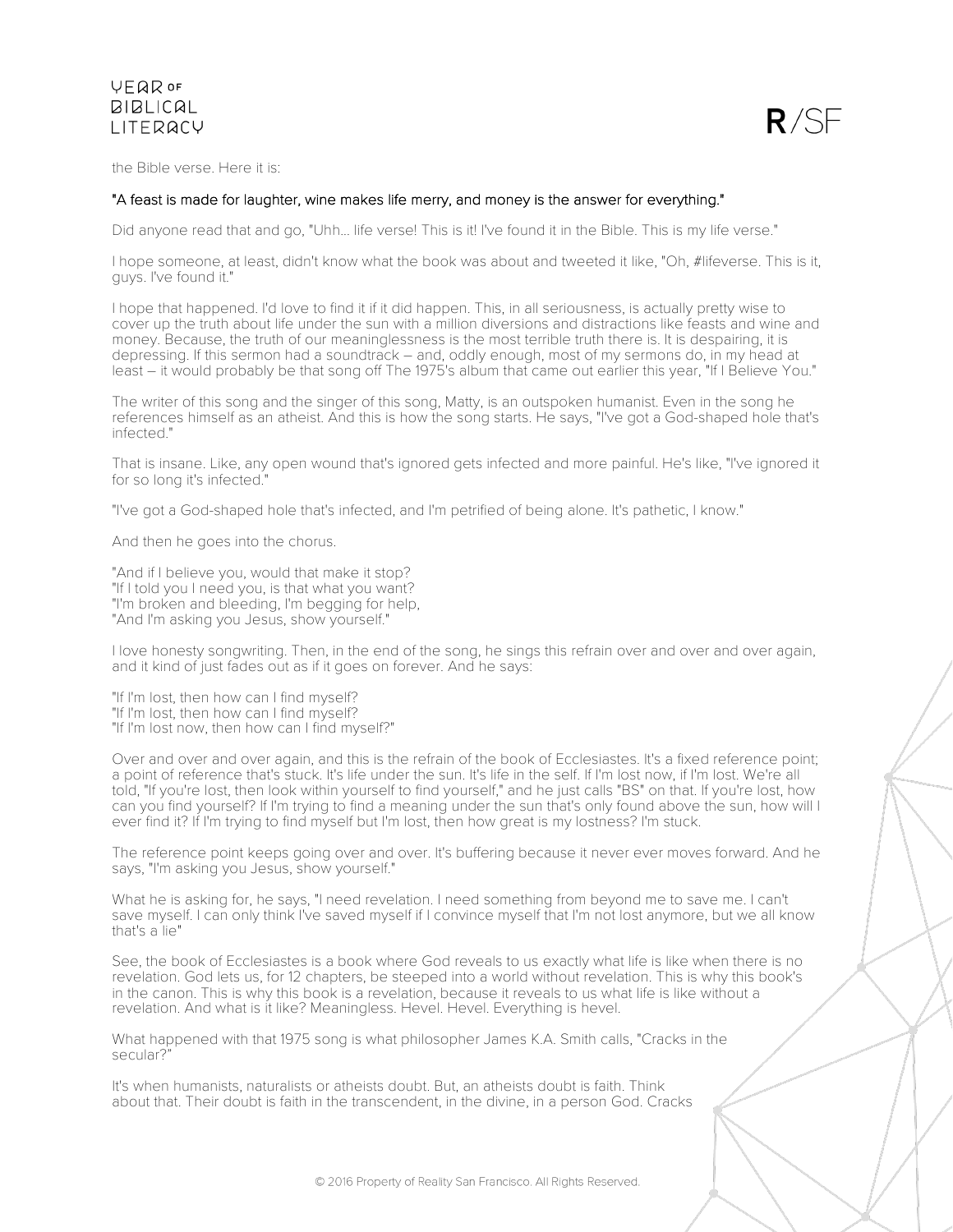

in their secular worldview let the light in and they're tempted by the light. This is what happens to the teacher too. It's expected because this is what life under the sun is. There's a crack in his worldview. There's a crack in his thinking, and it happens to everyone, if we're honest, and he says it in Ecclesiastes 3:11.

#### He says, "He has made everything beautiful in its time. He has also set eternity in the human heart; yet no one can fathom what God has done from beginning to end."

This is the crack in his secular mindset. This verse comes right after the very famous verses about how there's a time for everything; a time to be born and a time to die; a time for war and a time for peace; a time for hate and a time for love. Like, he does this time time time time time thing. And then he says, "And he has made everything beautiful in its time. But, he also set eternity in the human heart."

This is the teacher's crack in the observable world. He says this: "We experience only time, yet we desire eternity. We experience time, but we want timelessness."

Who taught us this strange thing called eternity? We hunger and there's food, we thirst and there is water, we desire and there is love and there is even sex. We long for eternity and sometimes we say, "Well, there isn't one."

Or is there one? St. Augustine, in his confessions, said, "My heart was restless until it found rest in you."

It's that thing. The teacher shows us what and where the meaning of life is by showing us where it's not. That is why this book is in our Bibles. It's showing us that meaning is not found under the sun; meaning is only found beyond the sun. See, it's not meaninglessness to eat. It keeps you alive. It's not meaninglessness to have sex. It keeps the human race alive and it brings pleasure. It's not meaninglessness to scratch a mosquito bite because it relieves the itching for a moment. But, only for a moment.

And then this is the rub: short-term purpose is no compensation for long-term purposelessness. We just kind of do these small things like eat and have sex and scratch an itch. And that's all it does. It relieves it for a moment.

Ecclesiastes is the first and necessary step towards salvation for the modern world. The world will not go to the great physician until it admits that it's desperately sick. And Ecclesiastes – if you're here and you wandered in and you don't believe in God and you find yourself flirting with the idea of God and that's why you came to church this morning, it starts with us taking this book seriously and admitting that we're desperately sick; that our God-shaped hole is infected and we have to admit that. So, Peter Kreeft concludes in saying this:

"The point of Ecclesiastes is simply this: without God – no, not just without God, for the author of Ecclesiastes speaks frequently of God. Without faith in God – no, not even that, for the author has faith in God. In fact, the unquestioning faith. Never does he doubt God's existence. Rather, without the kind of faith in God that is larger than life and, therefore, worth dying for and, therefore, worth living for, and without a faith that means trust and hope and love, without a lived love affair with God, life is vanity of vanities, the shadow of a shadow, a dream within a dream."

Unless there is a deep, abiding, love affair connection with the Living God, a relationship with God, not a distant God, not a God of a naturalist, not a God of maybe He's there, but an intimate relationship with the Living God, nothing comes close to that. Maybe you've been told, "You then must draw near to God," but, actually, God continually draws near to us.

The first mention of human brokenness that we find in the Bible in Genesis 3, Adam and Eve, man and woman, hide themselves from each other and then they hide from God. And what we see God doing is going after them to try to find them. God is looking for them. And we've been told the whole time, "You have to look for God." No. What if God's looking for us? We're a Christian church. Sorry if that's a surprise to you. But, we're a Christian church. Every week we gather to remember that in Christ, God came close to us. God came near to us. He came vulnerable as a baby and was made more vulnerable as He grew where He ultimately went to a cross to die for us. And this death, by love, is the wisdom of God, we're told. It's the beauty of God; it's majesty of God.